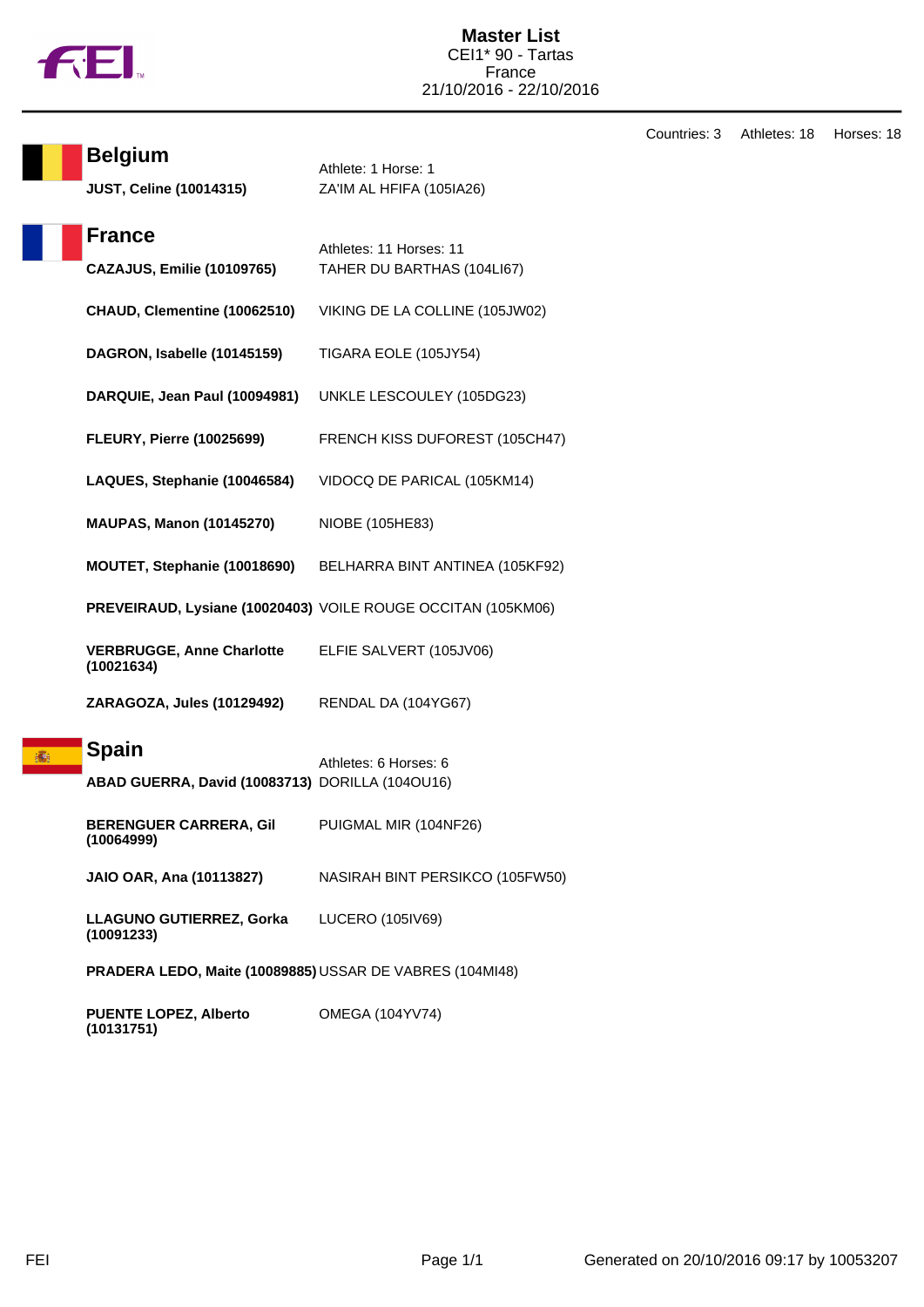

Countries: 6 Athletes: 54 Horses: 54

| <b>Belgium</b><br>HARDY, Elisabeth (10047285) | Athlete: 1 Horse: 1<br>DJALNAH DU VENT (104MT91)             |
|-----------------------------------------------|--------------------------------------------------------------|
| <b>France</b><br>ALLEGRE, Tiphany (10117554)  | Athletes: 35 Horses: 35<br><b>UMAYA ART (105AW49)</b>        |
| ALMERAS, Rachel (10021699)                    | EASTER LEREM (105HT93)                                       |
| ATGER, Virginie (10014473)                    | TONIK ARMOR (104ML63)                                        |
| <b>AUBERTIN, Alex (10069833)</b>              | ULAN DE FLAUZINS (104OG86)                                   |
| BALLARIN, Nicolas (10021607)                  | SABOTEUR AL MAURY (103RE97)                                  |
| BARD, Paul (10067656)                         | UZELLE DE TAD KOZ (104XE22)                                  |
| <b>BERNEZ VIGNOLLE, Maeva</b><br>(10066559)   | SHALOUL DU COUTILLAS (103YT55)                               |
| <b>BEUDET, Laurine (10111633)</b>             | VIDOC (105IO92)                                              |
| BOULENGER, Enora (10018185)                   | NAFA DE BOZOULS (103WB70)                                    |
| <b>BUMAT, Camille (10090113)</b>              | VASSILIA DE BEDERS (105JQ55)                                 |
| DEMIERRE, Cecile (10014033)                   | VAHORE JAIS (105IN30)                                        |
| DONNAIS, Achille (10073690)                   | MAVER LINKEN SH (104VS16)                                    |
| <b>FAUGERE, Laure (10084509)</b>              | UBOSPHORE LESCOULEY (104XI36)                                |
| <b>GARCIA, Sabine (10079790)</b>              | AINHOA OLALA (104XM06)                                       |
| GHYOROS, Danielle (10059924)                  | <b>URDINA (104YC57)</b>                                      |
|                                               | GONCALVES, Laetitia (10015135) UNTEL CHAMP DU CIEL (104TB59) |
| <b>GUEDJ, Brandon (10086311)</b>              | TONIK DE GARGASSAN (105BW55)                                 |
| GUEDJ, Henry David (10086312)                 | URGA DU SAUVETERRE (104RG10)                                 |
| <b>JALBY, Lucille (10075476)</b>              | VILYANA (105DF84)                                            |
| LANCE, Sandrine (10017855)                    | CHAMANE DE FIGNOLS (105EG26)                                 |
| LIAUTARD, Audrey (10072350)                   | VANINKA DE PALMAS (105HT87)                                  |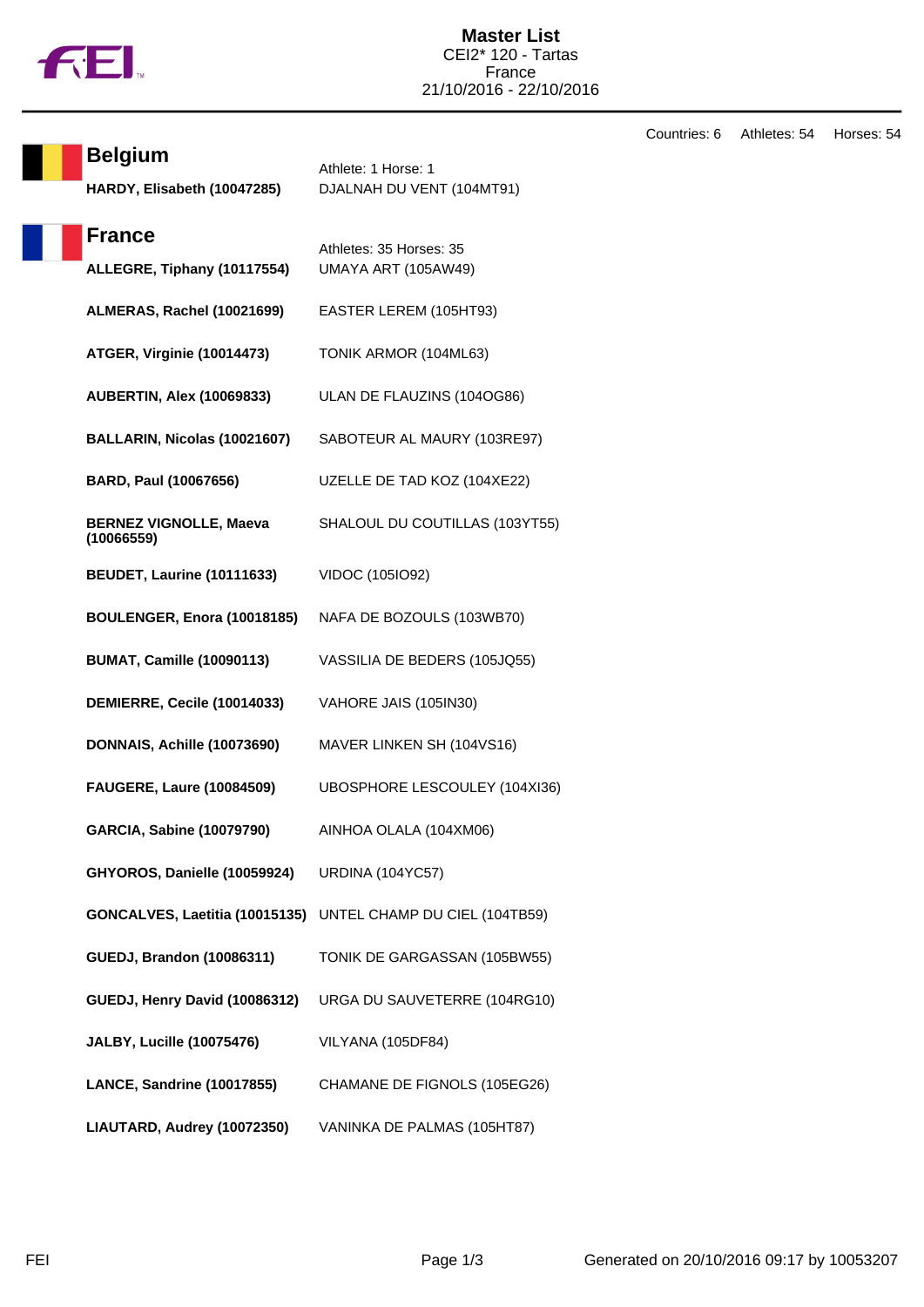

| <b>MANIFACIER, May (10018193)</b>                                      | <b>TEMIS (105CA49)</b>                             |
|------------------------------------------------------------------------|----------------------------------------------------|
| <b>MARCELLI, Olga Melissa</b><br>(10079912)                            | VADIM DU FAVET (104ZR14)                           |
| MAUGEAIS, Margot (10134357)                                            | LESKA BINT ALMARKAB (105IU24)                      |
| <b>MONTAGNE, Julia (10097018)</b>                                      | SHIPSEA (104AT93)                                  |
| NOAILLES, Anais (10111622)                                             | <b>TAROUA (104KU32)</b>                            |
| <b>PAUL, France (10091633)</b>                                         | ULTAFA (104SP06)                                   |
| <b>PAYEN, Morgane (10014427)</b>                                       | SABA DU FONPEYROL (104XG74)                        |
| PEGAZ TOCQUET, Laetitia<br>(10059676)                                  | AINHOA AKJOUR (104QM51)                            |
| <b>PONT, Sylvain (10046437)</b>                                        | VALPINCIA ART (104MI47)                            |
| <b>ROMAN, France (10023293)</b>                                        | UNIX DE FLAUZINS (104KT80)                         |
| <b>SANTISTEVA, Benedicte</b><br>(10034948)                             | DJERPRIMA DE BOZOULS (104CZ28)                     |
| <b>THOMAS, Margot (10076382)</b>                                       | RSIK ARMOR (103TL00)                               |
| TOMAS, Philippe (10014443)                                             | VIZIR D'ESCAMPS (105DH40)                          |
| VALENTIN, Maeva (10081795)                                             | MANAHDI LEREM (105CX62)                            |
| <b>Germany</b><br>ARNOLD, Sabrina (10013909)                           | Athlete: 1 Horse: 1<br>VOLCAN DE MAJORIE (105IU22) |
| <b>Portugal</b><br><b>LANTERNAS, Rui (10064744)</b>                    | Athlete: 1 Horse: 1<br>REPOKER (104JY74)           |
| <b>Spain</b><br>AJA VIADERO, Rebeca (10138358) DEVA DE ROYAL (105DI32) | Athletes: 15 Horses: 15                            |
| <b>AZORIN GARCIA, Rogelio Victor</b><br>(10098307)                     | MAUR PEREJIL (104VL15)                             |
| <b>BARALDES CANAL, Anna</b><br>(10073774)                              | IRIA S ELGEA (105EF68)                             |
| <b>BASARAS ZARATE, Ainara</b><br>(10096506)                            | BJAMA (105IQ94)                                    |
| CASALS FORES, Oriol (10017817) KEMIR GALANS (105IQ69)                  |                                                    |